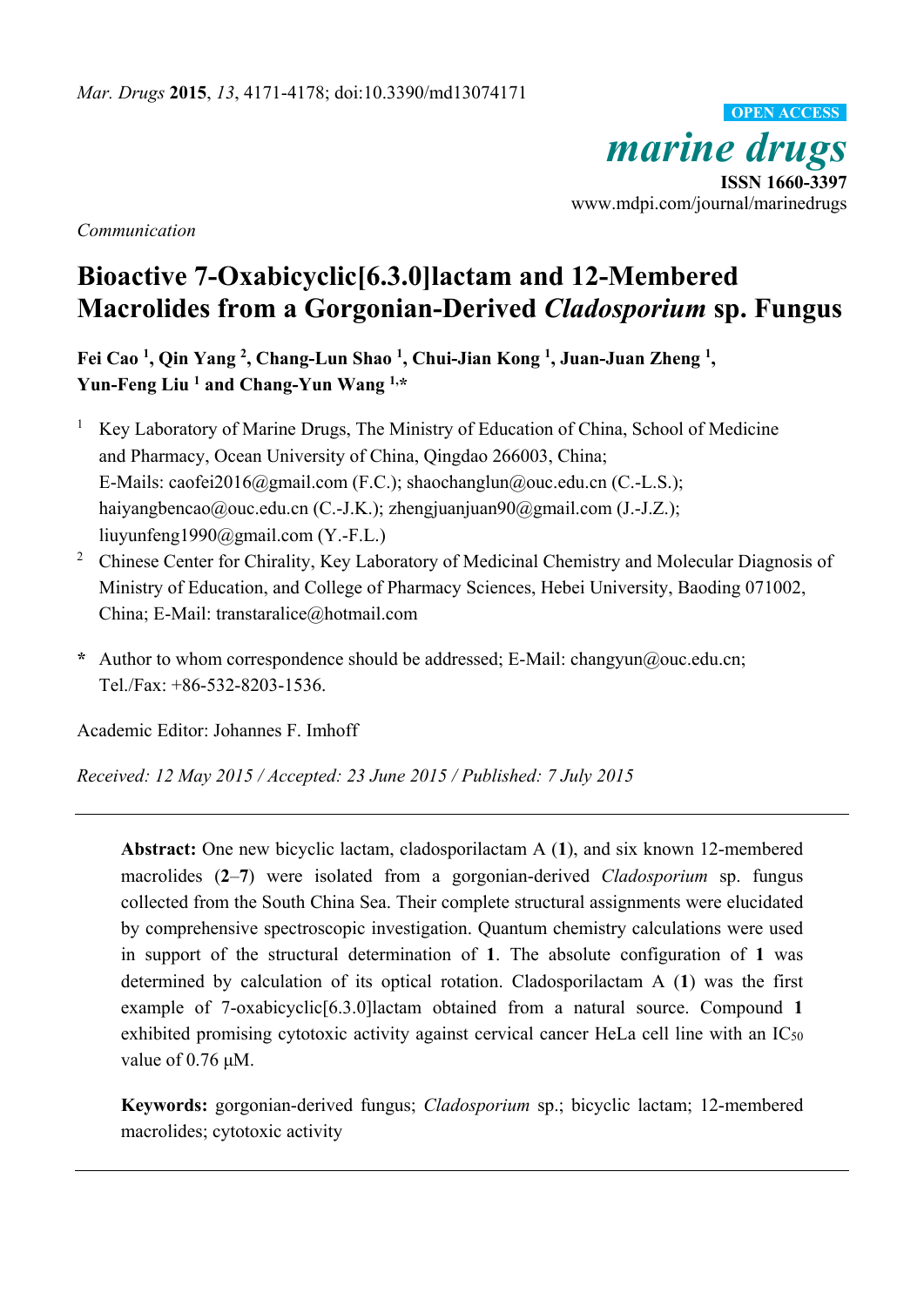## **1. Introduction**

Marine fungi are known for their ability to sequester novel natural products with unique chemical scaffolds possessing a variety of potent biological activities [1]. The marine-derived *Cladosporium* fungi have been known to produce various secondary metabolites with novel structures and interesting biological activities such as cytotoxic sporiolides A and B [2], antibacterial Sumiki's acid (5-hydroxymethylfuran-2-carboxylic acid) [3], and antifouling 3-phenyl-2-propenoic acid [4]. During our ongoing search for structurally novel and bioactive natural products from gorgonians and their symbiotic microorganisms in the South China Sea [5–10], we investigated the metabolites of 14 fungal strains cultured from the gorgonian *Anthogorgia ochracea* by integrated chemical and bioassay screening. Among them, the strain RA07-1 identified as *Cladosporium* sp. exhibited cytotoxicity and was selected for further chemical investigation. Bioassay-guided separation resulted in the isolation of a novel cytotoxic bicyclic lactam, cladosporilactam A (**1**), and six known 12-membered macrolides cladospolide B (**2**) [11], dendrodolides A, C, M, L (**3**, **4**, **5**, **6**) [12], and *iso*-cladospolide B (**7**) [13] (Figure 1). Herein we report the isolation, structure elucidation, and bioactivities of these compounds.



**Figure 1.** Structures of compounds **1**–**7**.

#### **2. Results and Discussion**

Cladosporilactam A (**1**) was obtained as a colorless oil. The molecular formula was determined as  $C_{10}H_{15}O_2N$  on the base of positive HRESIMS, indicating four degrees of unsaturation. The <sup>1</sup>H and <sup>13</sup>C NMR spectra (Figures S1 and S2) (Table 1) displayed signals for one methyl group, five methylenes including an oxygen-bearing methylene and a nitrogen-bearing methylene ( $\delta$ H 3.54;  $\delta$ C 44.9), two methines including an olefinic carbon ( $\delta$ <sub>H</sub> 5.84;  $\delta$ <sub>C</sub> 121.8) and an unusual oxygen-bearing carbon ( $\delta$ <sub>H</sub> 5.19;  $δc 88.4$ ), and two quaternary carbons including a carbonyl carbon ( $δc 167.5$ ) and an olefinic carbon ( $\delta$ c 145.4). Analysis of the <sup>1</sup>H and <sup>13</sup>C NMR spectra, with the aid of HMQC spectra (Figure S3), revealed the presence of a trisubstituted double bond. These functional groups accounted for two out of the four degrees of unsaturation, and the remaining two thus required a bicyclic nucleus of **1**.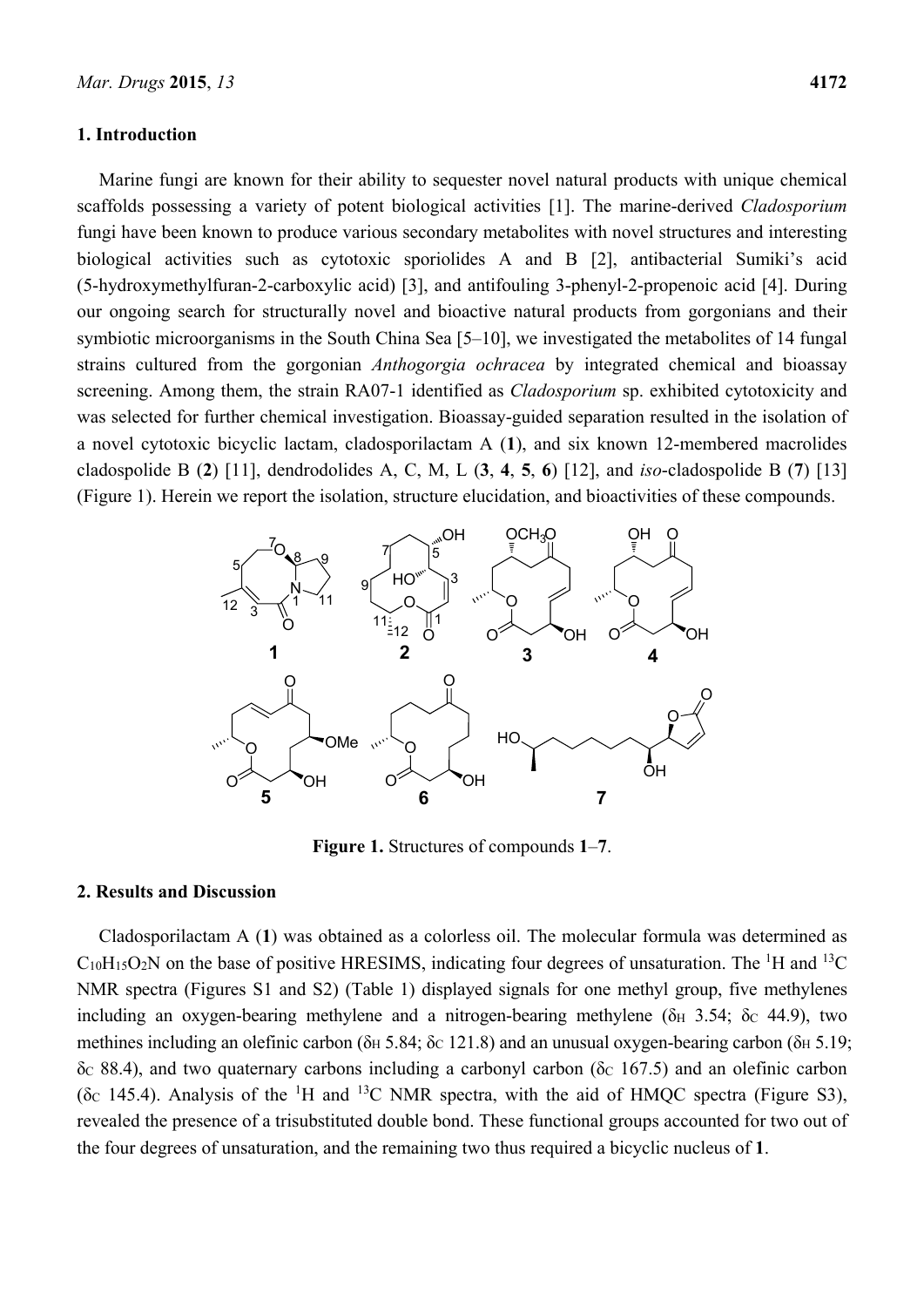| <b>Position</b> | $\delta_{\rm C}$ Type | $\delta$ <sub>C-pred</sub> <sup>a</sup> Type | $\delta_H$ Mult. ( <i>J</i> in Hz) |
|-----------------|-----------------------|----------------------------------------------|------------------------------------|
| 2               | 167.5, C              | 165.0, $C$                                   |                                    |
| 3               | 121.8, CH             | 126.0, CH                                    | 5.84, brs                          |
| 4               | 145.4, C              | 146.9, C                                     |                                    |
| 5               | $36.3, \mathrm{CH}_2$ | $36.8, \mathrm{CH}_2$                        | 2.56, dd (15.0, 10.0)              |
|                 |                       |                                              | 2.17, dd (15.0, 7.5)               |
| 6               | 66.3, $CH2$           | 61.2, CH <sub>2</sub>                        | 4.00, dd $(12.0, 7.5)$             |
|                 |                       |                                              | $3.43$ , dd $(12.0, 10.0)$         |
| 8               | 88.4, CH              | 87.4, CH                                     | 5.19, $d(4.5)$                     |
| 9               | $34.2, \mathrm{CH}_2$ | $33.7, \mathrm{CH}_2$                        | 1.93, m                            |
| 10              | $21.6, \mathrm{CH}_2$ | $21.9, \mathrm{CH}_2$                        | 2.15, m                            |
|                 |                       |                                              | 1.91, m                            |
| 11              | 44.9, CH <sub>2</sub> | 42.9, $CH2$                                  | 3.54, m                            |
| 12              | 25.6, CH <sub>3</sub> | $30.1, \text{CH}_3$                          | $1.87$ , s                         |

**Table 1.** NMR spectroscopic data (500/125 MHz, CDCl3) for compound **1**.

 $a$  Predicted  $\delta$ <sub>C</sub> for 8*R*-**1**.

Extensive analysis of HMQC and COSY (Figure S4) gave two fragments (Figure 2, **a** and **b**). In order to determine the connectivity between the two partial structures, HMBC experiments (Figure S5) were carried out. The HMBC correlations (Figure 2) from H<sub>3</sub>-12 to C-3, C-4 and C-5, and from H<sub>2</sub>-5 to C-3 established the connections of C-4 with C-3, C-5 and C-12. And the HMBC correlation from H-6 to C-8 indicated the connection of C-6–O–C-8. While, both of H-8 and H2-11 showed HMBC cross-peaks with C-2 that suggested the amide carbonyl carbon C-2 was connected to C-8, the carbon bearing both oxygen and nitrogen, and C-11, the nitrogen-bearing carbon, via a nitrogen bridge. Thus, the planar structure of **1** was established.



**Figure 2.** COSY and key HMBC correlations of **1**.

NMR chemical shift calculation by quantum chemistry methods represents a powerful strategy for chemical structure interpretation [14]. To confirm the framework of **1**, the *gauge*-independent atomic orbital (GIAO) based 13C NMR chemical shifts calculation [15] were carried out. Conformational searches were performed using MMFF94S force field for 8*R*-**1**. All geometries with relative energy from 0 to 5.0 kcal/mol were used in optimizations at the B3LYP/6-311+G(d) level first. The minimum geometries, 8*R*-**1a** (48.6%) and 8*R*-**1b** (51.4%) (Figure S6), with relative energy from 0 to 3.0 kcal/mol were further optimized by TDDFT at the B3LYP/6-311+G(d) level. Based on the optimized geometries, the NMR calculations were performed at the B3LYP/6-311G+(2d,p) level of theory. The relative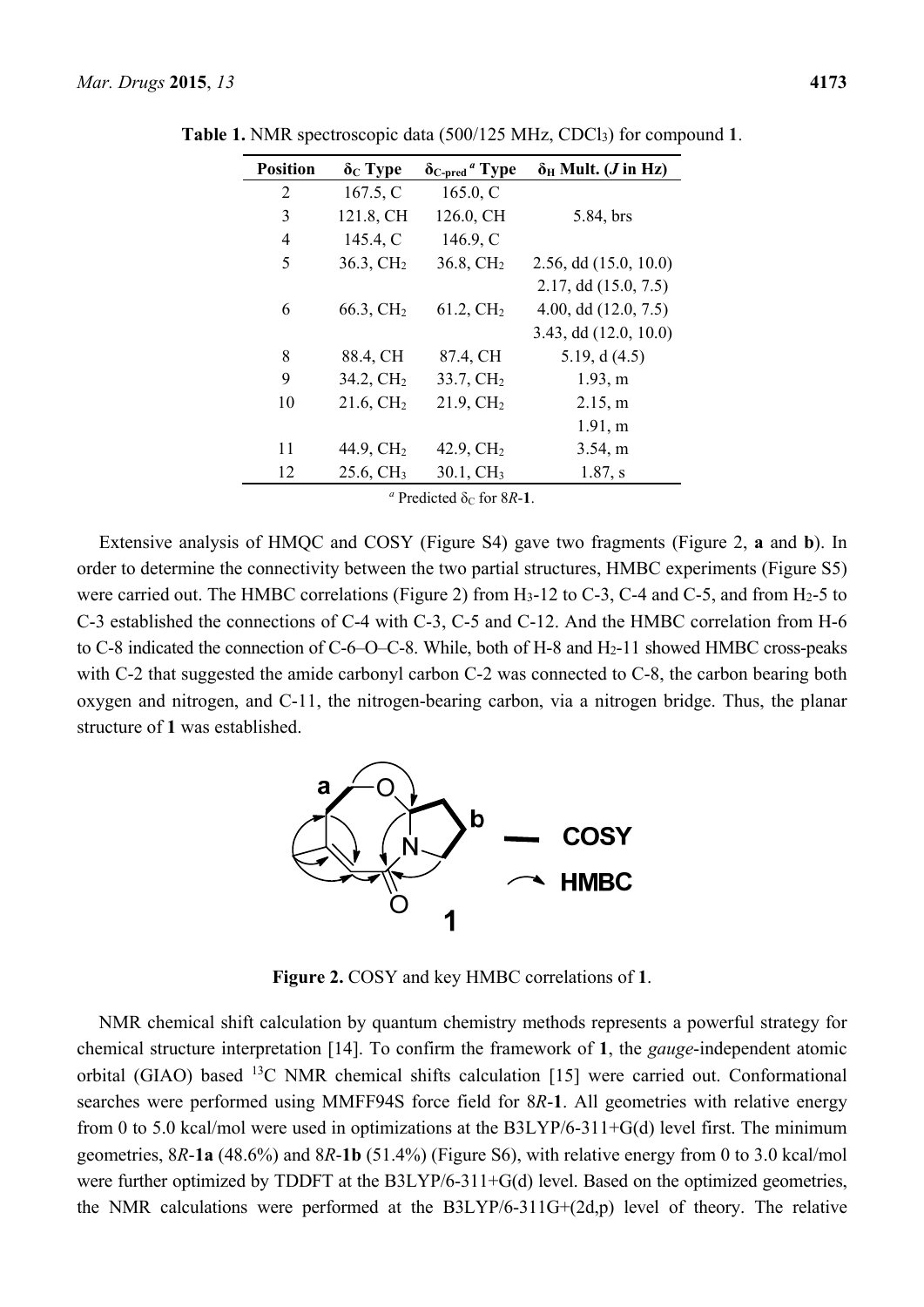chemical shifts of 8*R*-**1a** and 8*R*-**1b** were calculated based on the chemical shifts of TMS calculated by the same procedure. All the calculations were performed using the Gaussian 09 program [16]. The individual deviations,  $|\Delta \delta|$ , between the predicted ( $\delta$ c-pred of  $8R-1$ ) and experimental <sup>13</sup>C chemical shifts for 1 were less than 5.1 ppm (Table 1), suggesting the  $\delta$ c of 1 matched the calculated  $\delta$ c very well. These results demonstrate that the calculations may be sufficient to confirm the framework for **1**.

The absolute configuration at C-8 of **1** was assigned by comparing the computed optical rotation (OR) with the experimental OR. The computed OR in the gas phase for 8*R*-**1** was +70.4 at the B3LYP/6-311+G (2d,p) level. The recorded OR for **1** was −50.1 (*c* 0.80, MeOH). The absolute value of the recorded OR for **1** correspond to the computed value; however, the OR signs (negative *vs.* positive) contradict each other. These results of qualitative analysis allowed the assignment of the absolute configuration of **1** as 8*S*.

Although bicyclic lactams have been reported from marine-derived fungi, they were mainly obtained as 1,4-diazepine [17]. In present study, the isolated compound **1** is a 7-oxabicyclic[6.3.0]lactam. Compound **1** represents the first example of bicyclic lactam characterized with the bicyclic[6.3.0]lactam nucleus structure from a natural source. The carbon framework of **1** was similar to the linear chain amide product, fuscoatramide, isolated from the fungus *Humicola fuscoatra* [18]. This raises the intriguing possibility for that **1** might derive from a linear chain amide precursor by two biological acetal reaction steps.

The cytotoxic activities of **1**–**7** were evaluated against a panel of human tumor cell lines. Compound **1** exhibited significant cytotoxicity towards cervical cancer HeLa, mouse lymphocytic leukemia P388, human colon adenocarcinoma HT-29, and human lung carcinoma A549 cell lines with the IC<sub>50</sub> values of 0.76, 1.35, 2.48, and 3.11 μM, respectively.

All the isolated compounds **1**–**7** were also evaluated for antibacterial activity against a panel of pathogenic bacteria, including *Bacillus cereus*, *Tetragenococcus halophilus*, *Staphylococcus epidermidis*, *Staphylococcus aureus*, *Escherichia coli*, *Pseudomonas putida*, *Nocardia brasiliensis*, and *Vibrio parahaemolyticus* (Table 2). Compounds **3**–**5** and **7** showed antibacterial activity against all of the pathogenic bacteria, with MIC values ranging from 3.13 to 25.0 μM. Among the active compounds, **3** and **4** exhibited the same highest antibacterial activity against *T. halophilus* (MIC = 3.13 μM).

|                     | <b>Compounds</b> |      |                 |      |      |               |
|---------------------|------------------|------|-----------------|------|------|---------------|
| <b>Strains</b>      | 1, 2, 6          | 3    | 4               | 5    | 7    | Ciprofloxacin |
| B. cereus           | >25.0            | 12.5 | 25.0            | 6.25 | 6 25 | 1.56          |
| T. halophilus       | >25.0            | 3.13 | 3.13            | 25.0 | 6 25 | 1.56          |
| S. epidermidis      | >25.0            | 6.25 | 25.0            | 25.0 | 25.0 | 0.78          |
| S. aureus           | >25.0            | 6.25 | 25.0            | 12.5 | 25.0 | 0.39          |
| E coli              | >25.0            | 12.5 | 12.5            | 25.0 | 25.0 | 1.56          |
| P. putida           | >25.0            | 12.5 | 25.0            | 6.25 | 6 25 | 0.39          |
| N. brasiliensis     | >25.0            | 6 25 | 12.5            | 25.0 | 12.5 | 0.78          |
| V. parahaemolyticus | >25.0            | 12.5 | 25 <sup>0</sup> | 25.0 | 25.0 | 1.56          |

**Table 2.** Tests of MIC (μM) for **1**–**7** against eight bacterial strains.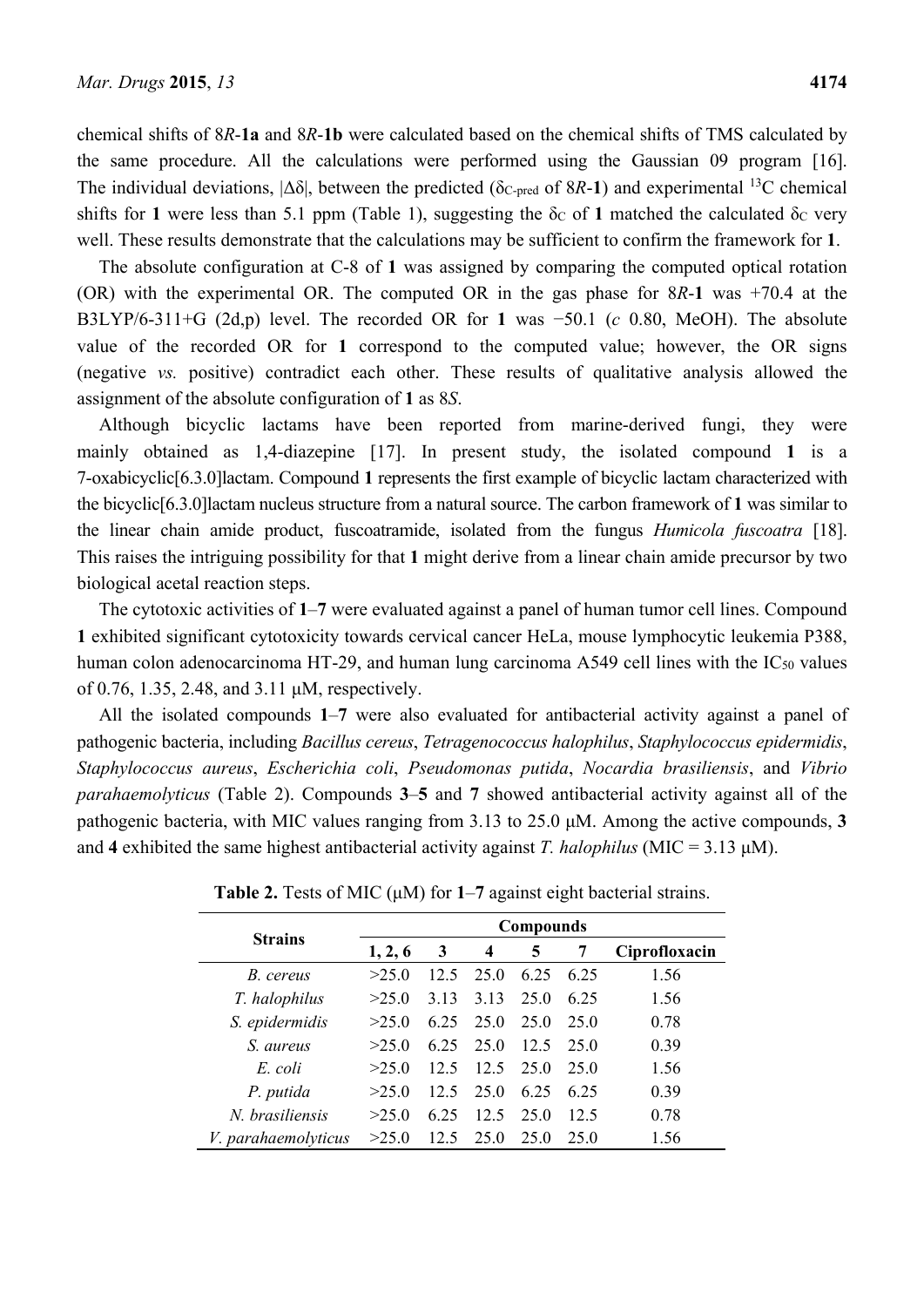#### **3. Experimental Section**

## *3.1. General Experimental Procedures*

The optical rotations were measured on a JASCO P-1020 digital polarimeter (JASCO Corporation, Tokyo, Japan). UV spectra were recorded using a Milton-Roy spectrophotometer (Milton Roy, New York, NY, USA). IR spectra were recorded on a Nicolet-Nexus-470 spectrophotometer using KBr pellets (Thermo Electron, Waltham, MA, USA). NMR spectra were recorded on an Agilent DD2 500 MHz NMR spectrometer (500 MHz for <sup>1</sup>H and 125 MHz for <sup>13</sup>C) (JEOL, Tokyo, Japan), using TMS as internal standard. ESIMS and HRESIMS spectra were measured on a Micromass Q-TOF spectrophotometer (Waters Corp., Manchester, UK) and Thermo Scientific LTQ Orbitrap XL spectrometer (Thermo Fisher Scientific, Bremen, Germany). HPLC separation was performed using a Hitachi LA-2000 prep-HPLC system (Hitachi High Technologies, Tokyo, Japan) coupled with a Hitachi L-2455 photodiodearray detector (Hitachi High Technologies, Tokyo, Japan). A Kromasil C18 semi-preparative HPLC column (250 mm  $\times$  10 mm, 5 µm) (Eka Nobel, Bohus, Sweden) was used. Silica gel (200–300 mesh; Qingdao Marine Chemical Group Co., Qingdao, China) and Sephadex LH-20 (Amersham Biosciences Inc., Piscataway, NJ, USA) were used for column chromatography. Precoated silica gel GF254 plates (Yantai Zifu Chemical Group Co., Yantai, China) were used for analytical TLC.

## *3.2. Fungal Materials*

The fungal strain *Cladosporium* sp. (RA07-1) was isolated from a piece of fresh tissue from the inner part of the gorgonian *Anthogorgia ochracea* (GXWZ-07), collected from Weizhou coral reef in the South China Sea in April 2011. The strain was deposited in the Key Laboratory of Marine Drugs, the Ministry of Education of China, School of Medicine and Pharmacy, Ocean University of China, Qingdao, China, with the GenBank (NCBI) accession number KP720581.

## *3.3. Extraction and Isolation*

The fungus *Cladosporium* sp. RA07-1 was cultivated in a rice medium in 500 mL Erlenmeyer flasks (each containing rice 80 g, water 120 mL, sea salt 2.0 g) at 27 °C for four weeks. The fermented rice substrate (40 flasks) was extracted repeatedly with EtOAc ( $3 \times 300$  mL for each flask). The combined EtOAc layer was evaporated to dryness under reduced pressure to give an EtOAc extract. The EtOAc extract (10.0 g) was subjected to column chromatography (CC) on silica gel using a step gradient elution with EtOAc–petroleum ether (PE) (0%–100%) and then with MeOH–EtOAc (0%–100%) to afford six fractions (Fr.1–Fr.6). Fr.4 was subjected to Sephadex LH-20 CC eluting with mixtures of CH2Cl2/MeOH (1:1). Then purification by semi-preparative HPLC using a C18 column at a flow rate of 2.0 mL/min (MeOH/H2O, 35:65) yielded **1** (4.3 mg). Fr.5 was separated by silica gel CC (PE/EtOAC, 1:2) and semi-preparative HPLC (MeOH/H2O, 40:60) to offer **2** (3.5 mg), **3** (4.0 mg), **4** (2.0 mg), **5** (3.0 mg), **6** (4.0 mg), and **7** (4.0 mg).

Cladosporilactam A (1): Colorless oil;  $[α]^{20}$   $-50.1°$  (*c* 0.80, MeOH); UV (MeOH) λ<sub>max</sub> (log ε): 213 (2.89) nm; IR (KBr) *νmax* 2931, 2364, 1658, 1611, 1428, 1114 cm–1; 1 H and 13C NMR data, see Table 1;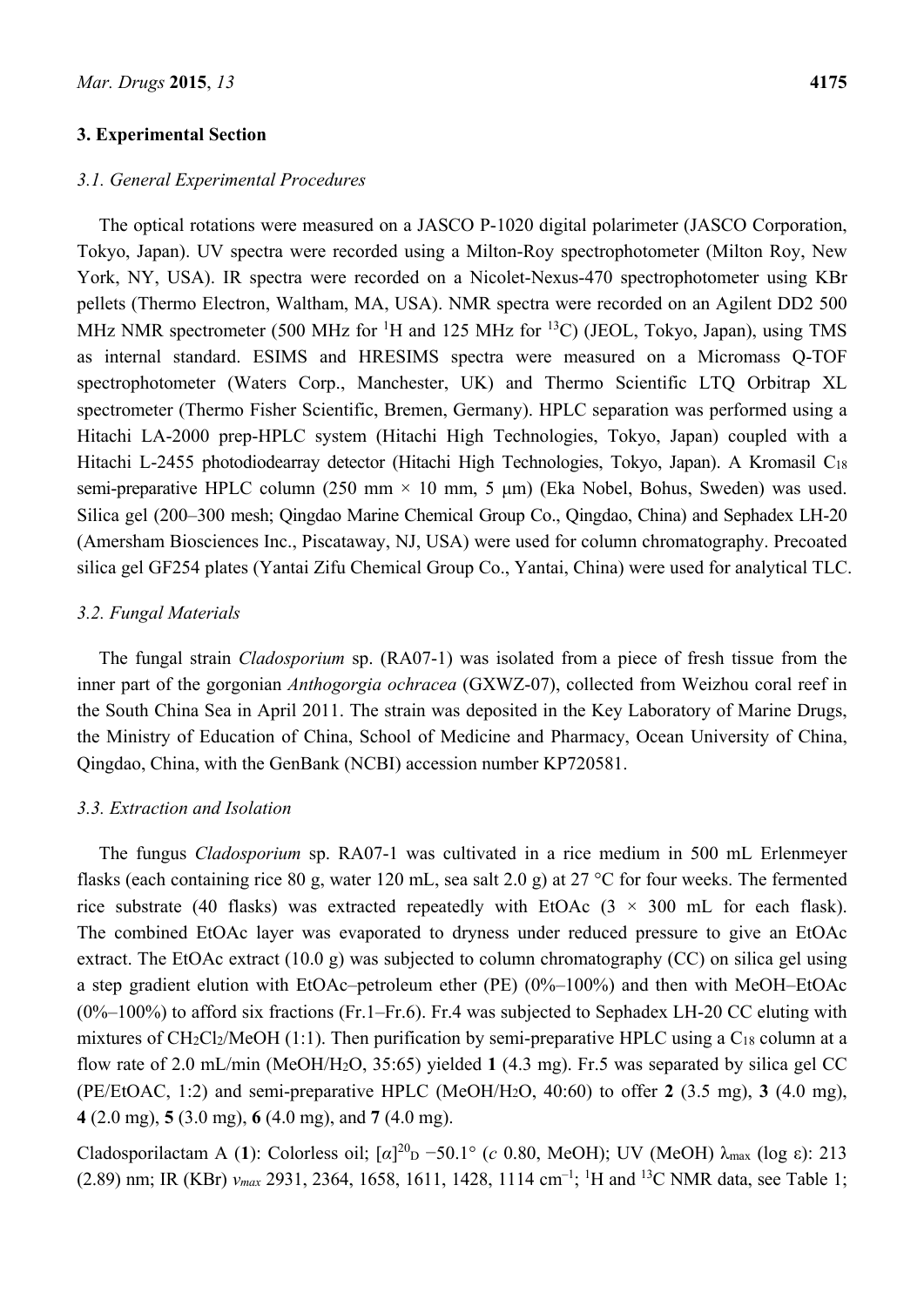Cladospolide B (2). White, amorphous solid;  $[\alpha]^{20}D +18.7^{\circ}$  (*c* 0.10, MeOH) [lit. 11: +26.9° (*c* 0.40, MeOH)].

Dendrodolide A (3). White, amorphous solid;  $[\alpha]^{20}$ <sub>D</sub> +32.0° (*c* 0.20, MeOH) [lit. 12: +41.9° (*c* 0.37, CHCl3)].

Dendrodolide C (4). Colorless oil;  $[\alpha]^{20}$ <sub>D</sub> +98.4° (*c* 0.20, MeOH) [lit. 12: +122° (*c* 0.09, CHCl<sub>3</sub>)].

Dendrodolide M (5). Colorless oil; [*α*]<sup>20</sup><sub>D</sub> +85.8° (*c* 0.20, MeOH) [lit. 12: +92.6° (*c* 0.105, CHCl<sub>3</sub>)].

Dendrodolide L (6). White, amorphous solid;  $[\alpha]^{20}$  +23.6° (*c* 0.20, MeOH) [lit. 12: +10.7°  $(c \ 0.065, CHCl<sub>3</sub>)$ ].

*iso*-Cladospolide B (7). White, amorphous solid;  $\lceil \alpha \rceil^{20}$  –106.2° (*c* 0.20, MeOH) [lit. 13: −90° (*c* 0.23, MeOH)].

## *3.4. Biological Assays*

The cytotoxic activities of **1**–**7** against mouse lymphocytic leukemia P388 and human lung carcinoma A549 cell lines were evaluated using the SRB method [19]. The cytotoxic activity against cervical cancer HeLa and human colon adenocarcinoma HT-29 cell lines were evaluated using the MTT method [20]. Adriamycin was used as a positive control.

Antibacterial activities were evaluated by the conventional broth dilution assay [21]. Eight pathogenic bacterial strains, *Bacillus cereus*, *Tetragenococcus halophilus*, *Staphylococcus epidermidis*, *Staphylococcus aureus*, *Escherichia coli*, *Pseudomonas putida*, *Nocardia brasiliensis*, and *Vibrio parahaemolyticus* were used, and ciprofloxacin was used as a positive control.

## **4. Conclusions**

In summary, a bicyclic lactam, cytotoxic 7-oxabicyclic[6.3.0]lactam (**1**) has been isolated from a gorgonian-derived *Cladosporium* sp. fungus collected from the South China Sea. The structure of **1** was confirmed by quantum chemistry calculation methods. Compound **1** showed cytotoxic activity against HeLa, P388, HT-29 and A549 cell lines, suggesting that it might have potential to be developed as an antitumor agent.

## **Acknowledgments**

This work was supported by the National Natural Science Foundation of China (Nos. 41176121; 41130858; 41322037; 41376145; 81172977), and Special Financial Fund of Innovative Development of Marine Economic Demonstration Project (No. GD2012-D01-001).

## **Author Contributions**

F. Cao contribute to extraction, isolation and identification and manuscript preparation; Q. Yang contribute to quantum chemistry calculation; C.-L. Shao contribute to structure elucidation; C.-J. Kong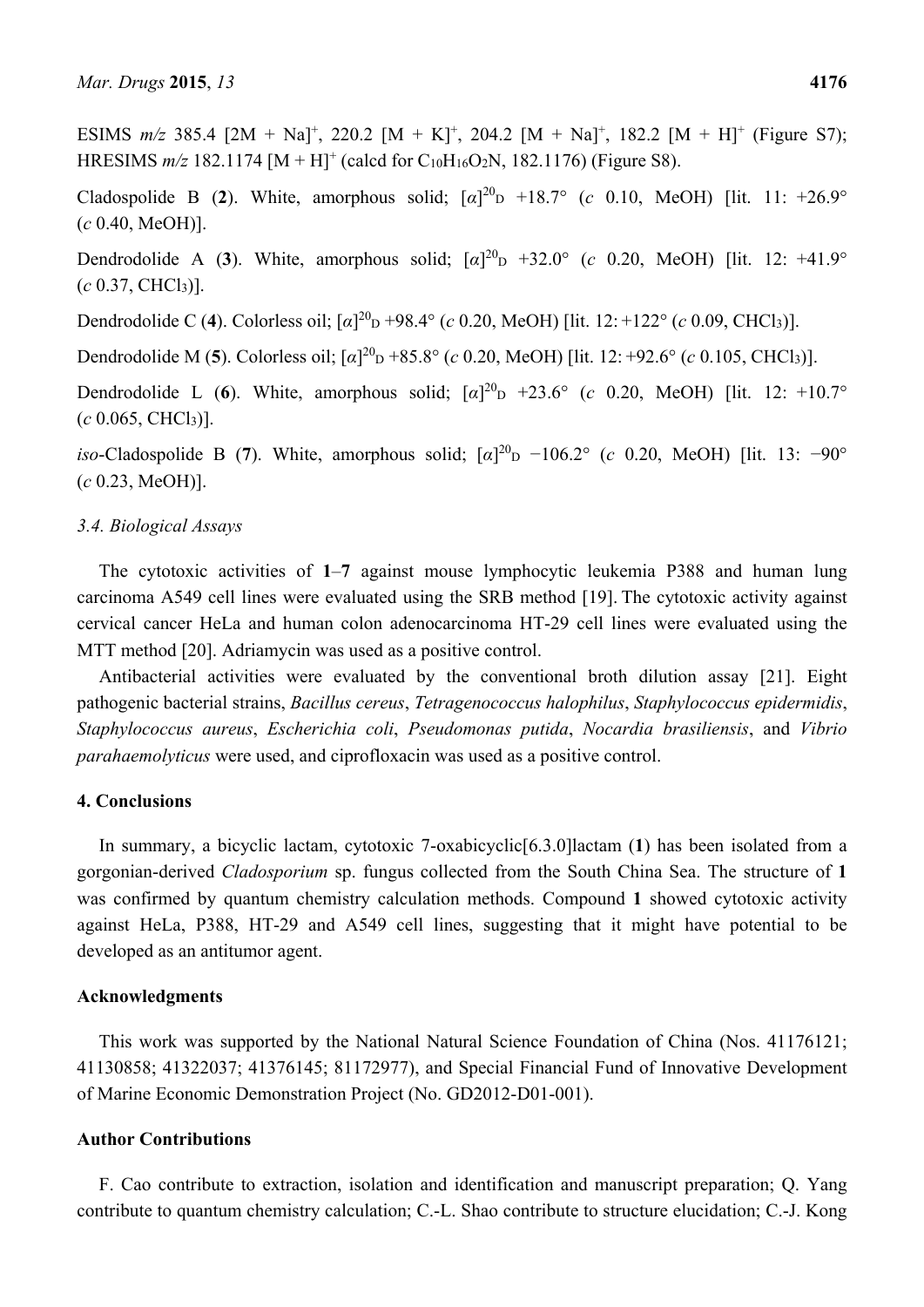contribute to NMR analysis; J.-J. Zheng and Y.-F. Liu contribute to bioactivities test; C.-Y. Wang was the project leader organizing and guiding the experiments and manuscript writing.

## **Conflicts of Interest**

The authors declare no conflict of interest.

# **References**

- 1. Bugni, T.S.; Ireland, C.M. Marine-derived fungi: A chemically and biologically diverse group of microorganisms. *Nat. Prod. Rep.* **2004**, *21*, 143–163.
- 2. Shigemori, H.; Kasai, Y.; Komatsu, K.; Tsuda, M.; Mikami, Y.; Kobayashi, J. Sporiolides A and B, new cytotoxic twelve-membered macrolides from a marine-derived fungus *Cladosporium*  species. *Mar. Drugs* **2004**, *2*, 164–169.
- 3. Jadulco, R.; Proksch, P.; Wray, V.; Sudarsono; Berg, A.; Gräfe, U. New macrolides and furan carboxylic acid derivative from the sponge-derived fungus *Cladosporium herbarum*. *J. Nat. Prod.*  **2001**, *64*, 527–530.
- 4. Qi, S.H.; Xu, Y.; Xiong, H.R.; Qian, P.Y.; Zhang, S. Antifouling and antibacterial compounds from a marine fungus *Cladosporium* sp. F14. *World J. Microbiol. Biotechnol.* **2009**, *25*, 399–406.
- 5. Zheng, J.J.; Shao, C.L.; Chen, M.; Gan, L.S.; Fang, Y.C.; Wang, X.H.; Wang, C.Y. Ochracenoids A and B, guaiazulene-based analogues from gorgonian *Anthogorgia ochracea* collected from the South China Sea. *Mar. Drugs* **2014**, *12*, 1569–1579.
- 6. Cao, F.; Shao, C.L.; Chen, M.; Zhang, M.Q.; Xu, K.X.; Meng, H.; Wang, C.Y. Antiviral C-25 epimers of 26-acetoxy steroids from the South China Sea gorgonian *Echinogorgia rebekka*. *J. Nat. Prod.* **2014**, *77*, 1488–1493.
- 7. Sun, X.P.; Cao, F.; Shao, C.L.; Chen, M.; Liu, H.J.; Zheng, C.J.; Wang, C.Y. Subergorgiaols A–L, 9,10-secosteroids from the South China Sea gorgonian *Subergorgia rubra*. *Steroids* **2015**, *94*, 7–14.
- 8. Cao, F.; Shao, C.L.; Wang, Y.; Xu, K.X.; Qi, X.; Wang, C.Y. Polyhydroxylated sterols from the South China Sea gorgonian *Verrucella umbraculum*. *Helv. Chim. Acta* **2014**, *97*, 900–908.
- 9. Shao, C.L.; Xu, R.F.; Wei, M.Y.; She, Z.G.; Wang, C.Y. Structure and absolute configuration of fumiquinazoline L, an alkaloid from a gorgonian-derived *Scopulariopsis* sp. fungus. *J. Nat. Prod.* **2013**, *76*, 779–782.
- 10. Wei, M.Y.; Wang, C.Y.; Liu, Q.A.; Shao, C.L.; She, Z.G.; Lin, Y.C. Five sesquiterpenoids from a marine-derived fungus *Aspergillus* sp. isolated from a gorgonian *Dichotella gemmacea*. *Mar. Drugs* **2010**, *8*, 941–949.
- 11. Hirota, A.; Sakai, H.; Isogai, A. New plant growth regulators, cladospolide A and B, macrolides produced by *Cladosporium cladosporioides*. *Agric. Biol. Chem.* **1985**, *49*, 731–735.
- 12. Sun, P.; Xu, D.X.; Mándi, A.; Kurtán, T.; Li, T.J.; Schulz, B.; Zhang, W. Absolute configuration, and conformational study of 12-membered macrolides from the fungus *Dendrodochium* sp. associated with the Sea Cucumber *Holothuria nobilis* Selenka. *J. Org. Chem.* **2013**, *78*, 7030–7047.
- 13. Smith, C.J.; Abbanat, D.; Bernan, V.S.; Maiese, W.M.; Greenstein, M.; Jompa, J.; Tahir, A.; Ireland, C.M. Novel polyketide metabolites from a species of marine fungi. *J. Nat. Prod.* **2000**, *63*, 142–145.